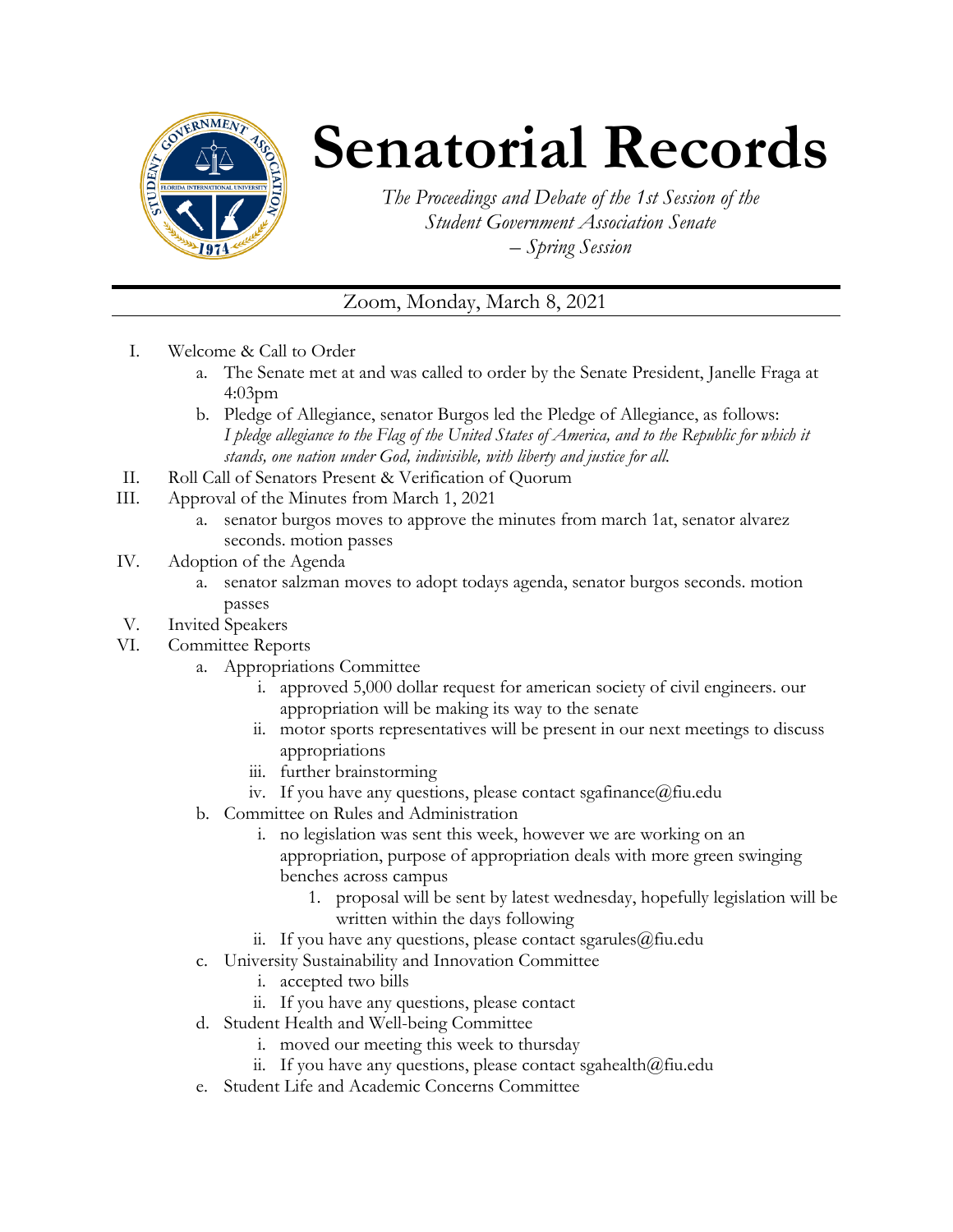- i. started working on sending an email to folks from financial wellness to collaborate on expanding financial literacy across campus
- **ii. meet your dean event is also being set up for April 2nd at 5:30pm**
- iii. If you have any questions, please contact sgaadvocacy@fiu.edu
- f. Graduate and Professional Students Committee
	- i. working towards GSAW
	- ii. finalized abstract pre-screening process
	- iii. Gradskeller should be set up for around march 17th
	- iv. If you have any questions, please contact GPSCchair@fiu.edu
- VII. Executive Board Reports
	- a. Senate President Fraga
		- i. emphasis on meet your dean event, we will record event as well
		- ii. 3 confirmations up for review today, there will not be any more confirmations this semester due to the fact we are already half way through.
		- iii. we also have three pieces of legislation, one is on its second read, the other two will be presented to the senate for the first time.
		- iv. new job opportunities are coming with campus repopulation! lets support our university dining options by posting and marketing these opportunities
		- v. If you have any questions, please email sgasenatep@fiu.edu
	- a. Senate President Pro Tempore Gomez
		- i. please keep minutes up to date on committee meetings, if anything send them to myself and president fraga.
		- ii. meeting with law schools program leader as well as CASE administration for project that was mentioned multiple times last semester
		- iii. if anyone is interested in collaborating with me for disapproval of bright future bill please reach out.
		- i. If you have any questions, please email sgaprotemp@fiu.edu
	- b. Floor Leader Giacomo Natteri
		- i. If you have any questions, please email sgafloor@fiu.edu
	- c. President Valdes
		- i. dont miss out on our SGA study break tomorrow
		- ii. trying to collaborate with RHA to get a mixer together with housing students
		- iii. march 17th is repopulation student forum with university leadership
		- iv. If you have any questions, please email sgapres $@$ fiu.edu
	- d. Vice President Ibarria
		- i. tomorrow is our SGA study break at BBC from 3-6pm
			- 1. setup will begin at around 2
		- ii. philanthropy event is in the works
		- iii. student forum is next week. university leadership will be answering any questions students may have with repopulation
		- iv. if you have any questions, please email sgavp@fiu.edu
	- e. Comptroller Rubido
		- i. we now have final word that the budget allocation has been approved without any changes!
		- ii. If you have any questions, please email sgacomptroll $@$ fiu.edu
	- f. Executive Administrator Vale
		- i. If you have any questions, please email sgaexecadmin $@$ fiu.edu
	- g. Biscayne Bay Governor Ofano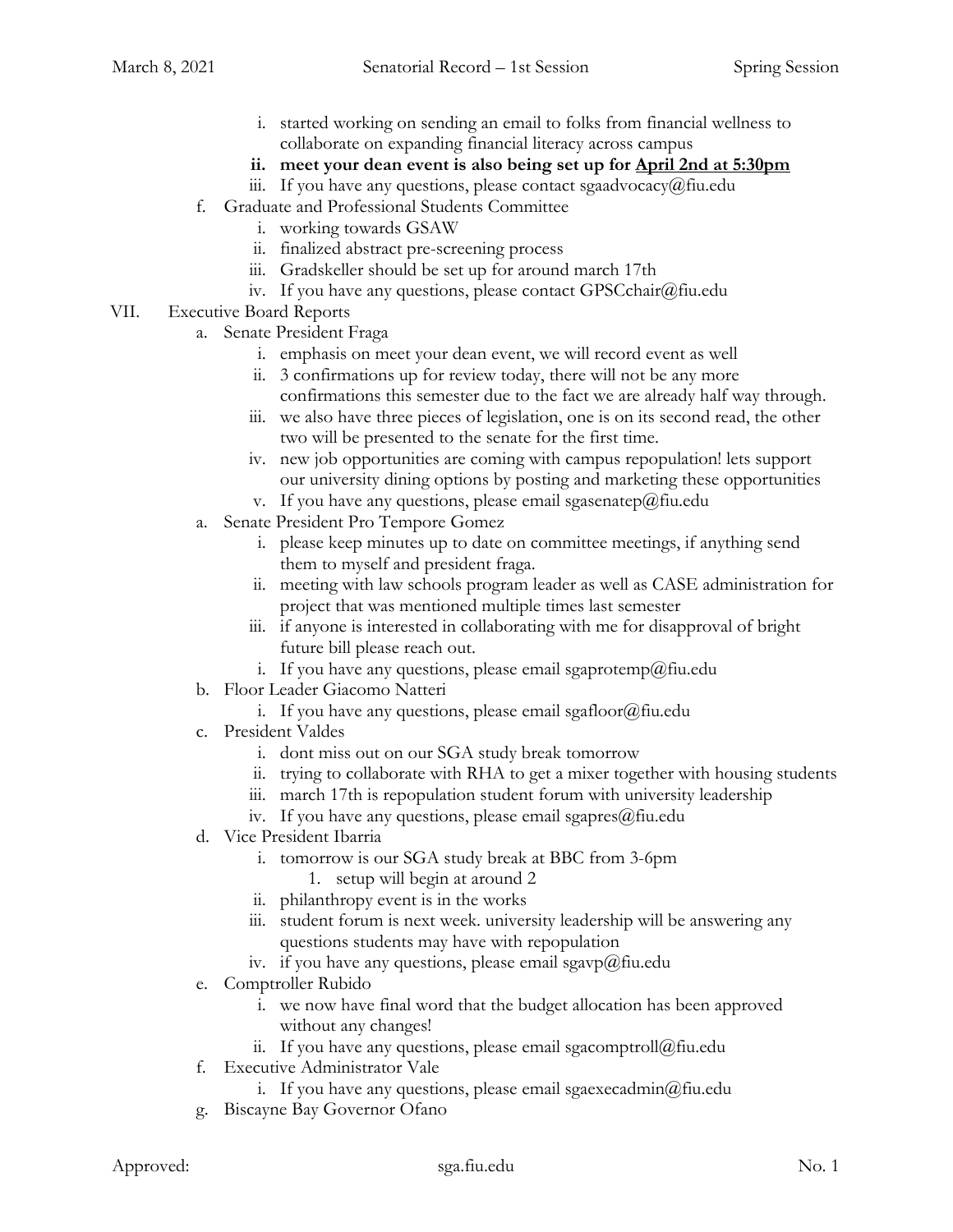- i. really excited to see you all at BBC tomorrow! we also have many more events planned this month at the beautiful biscayne bay campus as well as events in the month of april
- ii. if any of you have taken or know someone who has taken classes at the I-75 campus, please send me an email at the address below, I'd like to ask a few questions.
- iii. If you have any questions, please email sgagovernor@fiu.edu
- h. Chief Justice De La Osa
	- i. publication requests will be going out soon
	- ii. If you have any questions, please email sgajud@fiu.edu
- VIII. Vetoed Legislation
	- IX. Unfinished Business
	- X. Second Readings
		- a. SR 01. 001 Kognito Resolution
			- i. senator lugo moves to go into voting, senator velasquez seconds. motion passes
			- ii. senator lugo movies to vote by unanimous consent, senator pastrana seconds. resolution passes!
	- XI. New Business
		- a. Confirmation Graduate Senator
			- i. Joshua Mandall
				- 1. senator lugo moves to close q&a. senator velasquez seconds
				- 2. senator velasquez moves to vote by unanimous consent, senator alvarez seconds. motion passes
		- b. Confirmation Lower Division Senator
			- i. David Luis
				- 1. senator lugo moves to close q&a, senator Barnett seconds. motion passes
				- 2. senator correa moves to go into voting, senator sutton seconds. motion passes

| <b>VOTE ON</b> |           |   |   |       |  |  |
|----------------|-----------|---|---|-------|--|--|
|                |           |   |   |       |  |  |
|                |           |   |   |       |  |  |
|                |           |   |   | #REF! |  |  |
| Amanda         | Ramirez   | A |   |       |  |  |
| Amelia         | Raudales  | P |   |       |  |  |
| Ari            | Salzman   | P | Y |       |  |  |
| Ashley         | Nuñez     | P | Υ |       |  |  |
| <b>Brianna</b> | Pumariega | A |   |       |  |  |
| Bryan          | Gomez     | P | v |       |  |  |
| Carlos         | Ortiz     | P | N |       |  |  |
| Christian      | Perez     | P | Υ |       |  |  |
|                |           |   |   |       |  |  |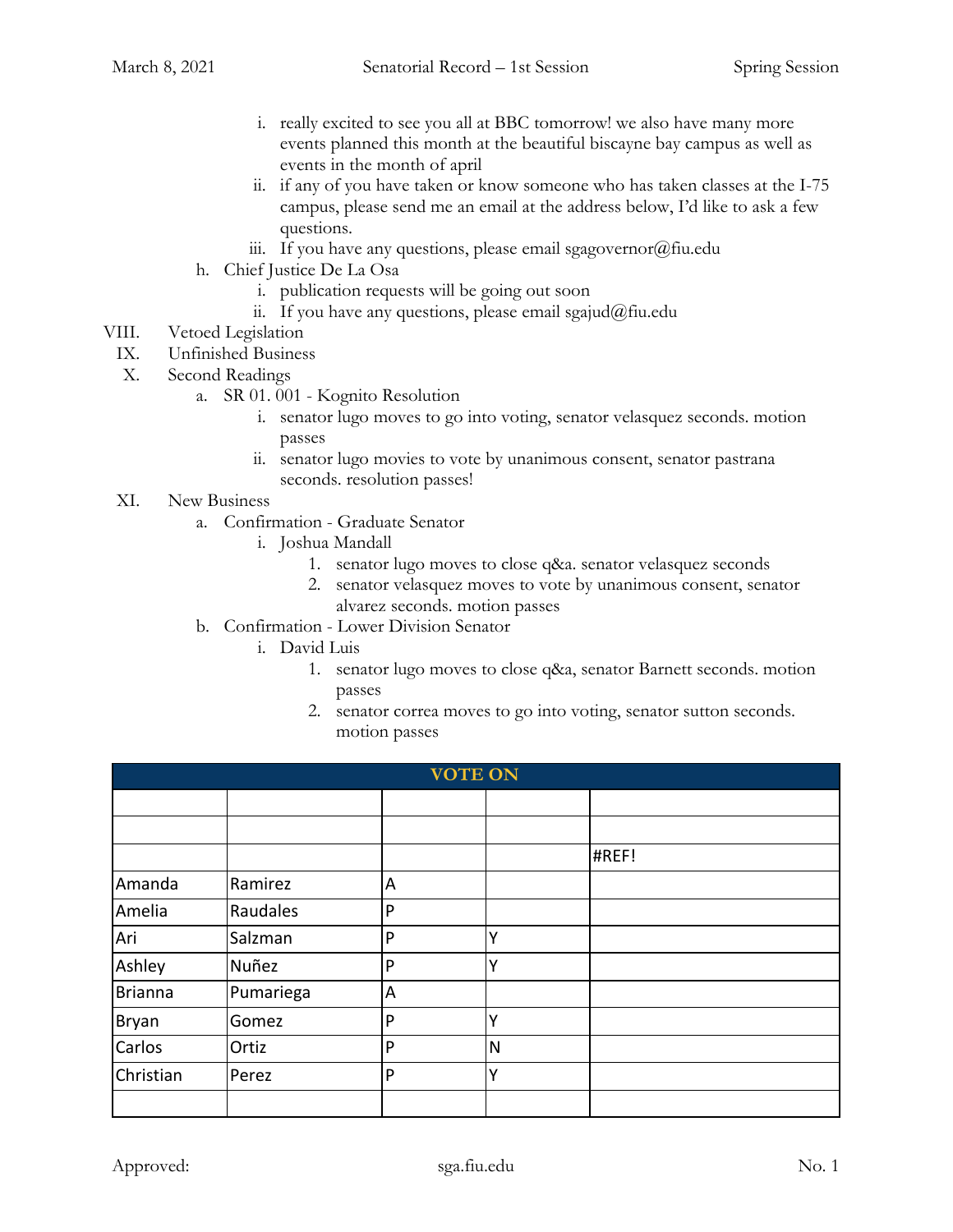| Cristhofer                | Lugo              | P              | $\mathsf{N}$   |             |
|---------------------------|-------------------|----------------|----------------|-------------|
| <b>VACANT</b>             | <b>VACANT</b>     |                |                |             |
|                           |                   |                |                |             |
|                           |                   |                |                |             |
| #REF!                     | #REF!             | #REF!          | #REF!          | #REF!       |
| #REF!                     | #REF!             | #REF!          | #REF!          | #REF!       |
| Hiba                      | Khalil            | P              | Υ              |             |
| <b>VACANT</b>             | <b>VACANT</b>     |                |                |             |
| <b>VACANT</b>             | <b>VACANT</b>     |                |                |             |
| James                     | Magee             | P              | Υ              |             |
| Janelle                   | Fraga             | P              | Υ              |             |
| Jocelyn                   | Correa            | P              | Υ              |             |
|                           |                   |                |                |             |
| Jordan                    |                   |                |                |             |
| Morejon                   | Castelli          | Α              |                |             |
| Julio                     | <b>Burgos</b>     | ${\sf P}$      | Υ              |             |
| Kamila                    | Fernandez         | A              |                |             |
| Karla Sofia               | Perez             | P              | Υ              |             |
|                           |                   |                |                |             |
|                           |                   |                |                |             |
| #REF!                     | #REF!             | #REF!          | #REF!          | #REF!       |
|                           |                   |                |                |             |
| Nicholas                  | Pastrana          | P              | Υ              |             |
| Nitya                     | Ramalingam        | P              | Υ              |             |
| Rafael                    | Vasquez           | P              | Υ              |             |
| Salma                     | Atassi            | $\mathsf{P}$   | Y              |             |
| Sandro                    | Alvarez           | ${\sf P}$      | Υ              |             |
| Sergio                    | Reyes             | ${\sf P}$      | Υ              |             |
| $\#\mathrm{REF}!$         | $\#\mathrm{REF}!$ | #REF!          | #REF!          | #REF!       |
| <b>QUORUM ESTABLISHED</b> |                   | <b>YAY</b>     | 22             |             |
|                           |                   | <b>NAY</b>     | $\overline{2}$ | <b>PASS</b> |
|                           |                   | <b>ABSTAIN</b> | $\mathbf{1}$   |             |

- c. Confirmation CASE Senator
	- i. Rachel Rodrigues
		- 1. senator nunez moves to close q&a period, senator andreus seconds. motion passes